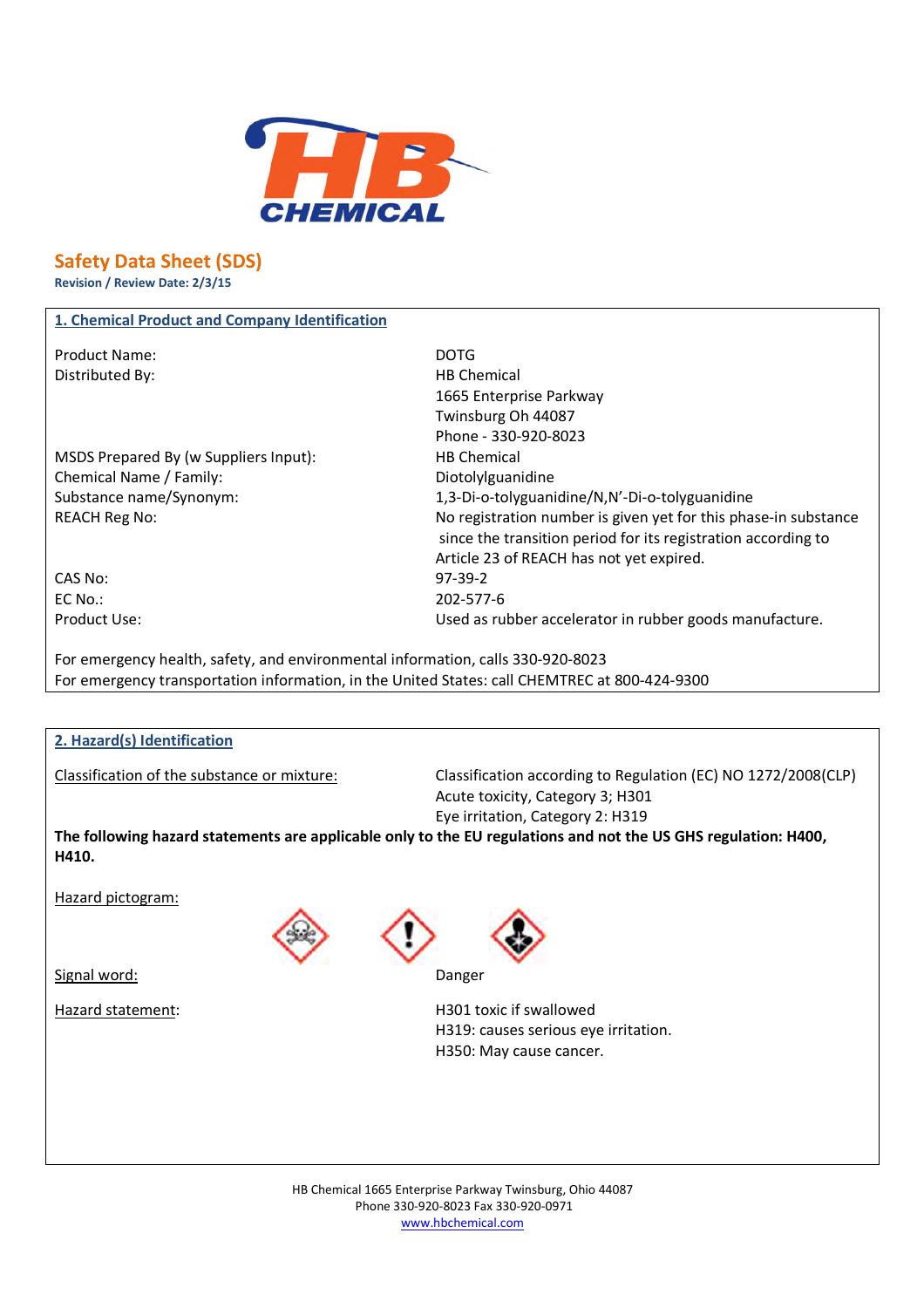| Precautionary statement:               |                                                                                                                                                                                                                      |
|----------------------------------------|----------------------------------------------------------------------------------------------------------------------------------------------------------------------------------------------------------------------|
| Prevention:                            | Wash face, hands and any exposed skin thoroughly after                                                                                                                                                               |
|                                        | handling. Wear protective gloves/protective clothing/eye<br>protection/ face protection.                                                                                                                             |
| Response:                              | IF SWALLOWED: immediately call a POISON Center or                                                                                                                                                                    |
|                                        | doctor/physician. IF IN EYES: Rinse cautiously with water for<br>several minutes. Remove contact lenses, if present and easy to<br>do. Continue rinsing. If eye irritation persists get medical<br>advice/attention. |
| Supplemental Hazard information (EUH): | No information available.                                                                                                                                                                                            |

| Mixture information:                                  |           |                 |                             |                             |                                       |           |
|-------------------------------------------------------|-----------|-----------------|-----------------------------|-----------------------------|---------------------------------------|-----------|
| <b>Hazardous ingredient:</b><br><b>Substance name</b> | CAS No.   | EC No.          | <b>Molecular</b><br>formula | Classification<br>under DSD | Classification<br>under<br><b>CLP</b> | $%$ (w/w) |
| 1.3-di-o-tolylguani                                   | $97-39-2$ | $202 - 577 - 6$ | $C_{15}H_{17}N_3$           | T: R25                      | Acute Tox. 3 - Oral: H301             | $95 - 99$ |
| dine                                                  |           |                 |                             | <b>Xi: R36</b>              | Eye Irrit. 2; H319                    |           |

| <b>4. First Aid Measures</b>         |                                                                                                                                                                                                                                                       |
|--------------------------------------|-------------------------------------------------------------------------------------------------------------------------------------------------------------------------------------------------------------------------------------------------------|
| Inhalation:                          | Remove person to fresh air. If not breathing, give artificial<br>respiration. If breathing is difficult, get immediate medical<br>attention.                                                                                                          |
| Eyes:                                | IF IN EYES: Rinse cautiously with water for several minutes.<br>Remove contact lenses, if present and easy to do. Continue<br>rinsing. If eye irritation persists: get medical advice/attention.                                                      |
| Skin:                                | Flush skin with plenty of soap and water for at least 15 minutes<br>while removing contaminated clothing and shoes. Get medical<br>attention if irritation persists.                                                                                  |
| Ingestion:                           | Do not induce vomiting. Immediately give two glasses of water,<br>a little at a time. Never give anything by mouth to an<br>unconscious person. Immediately call a POISON Center or<br>doctor/physician. If vomiting occurs spontaneously, lower head |
|                                      | below waist to prevent fluid from entering the lungs.                                                                                                                                                                                                 |
| Notes of the doctor:                 | Treat symptomatically and supportively.                                                                                                                                                                                                               |
| Most important symptoms and effects, |                                                                                                                                                                                                                                                       |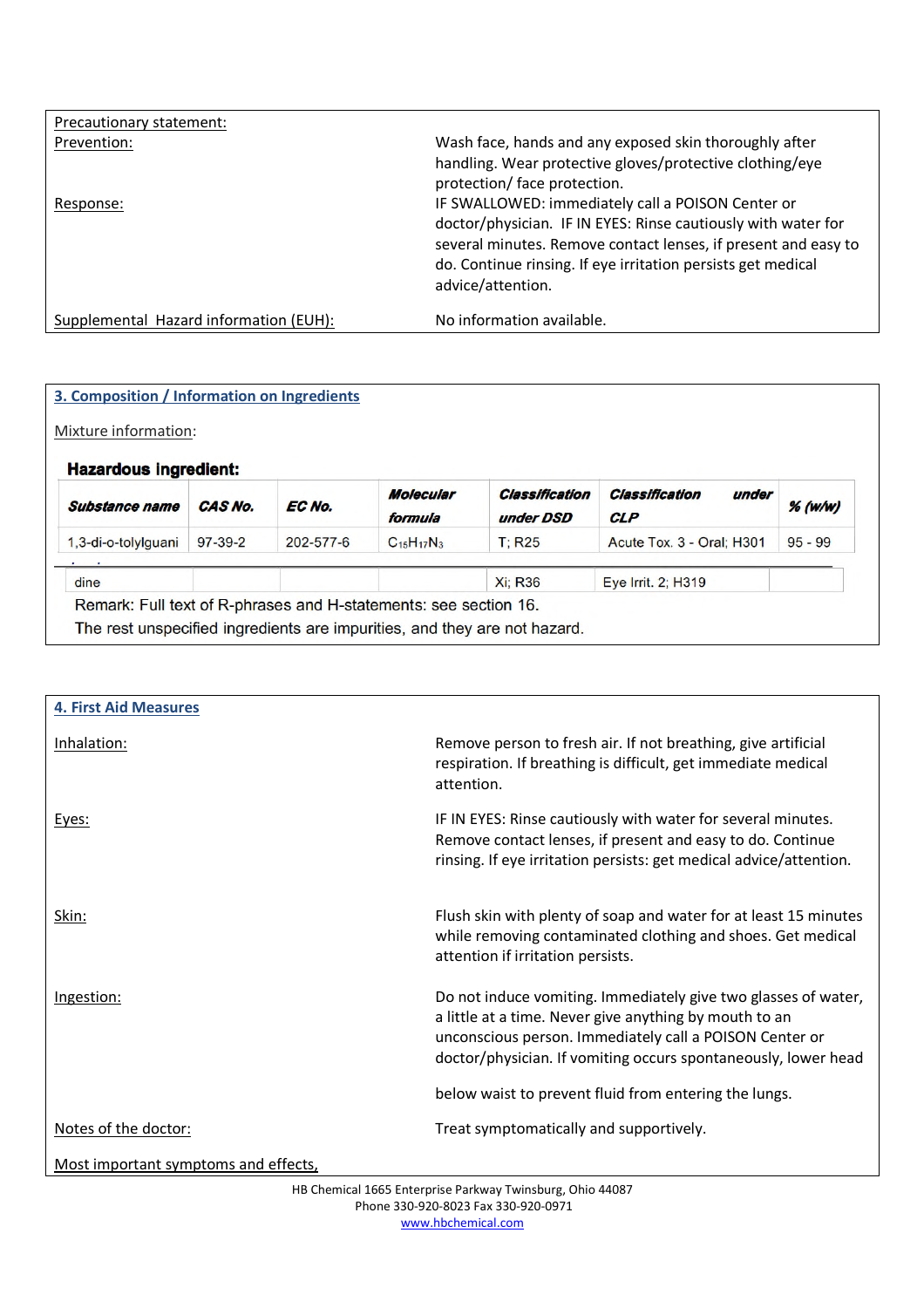| both acute and delayed:                                                    | Toxic if swallowed. Eye irritant. May be a skin irritant and<br>sensitizer. Dust may irritate the nose, throat and lungs.                                                                                                   |
|----------------------------------------------------------------------------|-----------------------------------------------------------------------------------------------------------------------------------------------------------------------------------------------------------------------------|
| Indication of immediate medical attention<br>and special treatment needed: | Persons with pre-existing skin, eye, or respiratory disease may<br>be at increased risk from the irritant or allergic properties of this<br>material. Attending physician should treat exposed patients<br>symptomatically. |

| <b>5. Fire-Fighting Measures</b>                       |                                                                                                                                                                                                                                                                                                                     |
|--------------------------------------------------------|---------------------------------------------------------------------------------------------------------------------------------------------------------------------------------------------------------------------------------------------------------------------------------------------------------------------|
| Suitable Extinguishing Media:                          | SMALL FIRE: Use DRY chemical powder.<br>LARGE FIRE: Use water spray, fog or foam                                                                                                                                                                                                                                    |
| Unsuitable Extinguishing Media:                        | Do not use water jet.                                                                                                                                                                                                                                                                                               |
| Special hazards arising from the substance or mixture: | As with any dry material, pouring or allowing to free-fall or to be<br>conveyed through chutes or pipes can accumulate and<br>generate electrostatic sparks, potentially causing ignition of the<br>material itself, or of any flammable material which may come in<br>contact with the material or its containers. |
| <b>Special Fire Fighting Procedures:</b>               | Do not stay in dangerous zone without self-contained breathing<br>apparatus. In order to avoid contact with skin, keep a safety<br>distance and war full protective clothing including self-<br>contained breathing equipment. Prevent fire-fighting water<br>from entering surface water or groundwater.           |
| Hazardous Combustion Products:                         | Carbon oxides, nitrogen oxides, ammonia, hydrogen cyanide.                                                                                                                                                                                                                                                          |

| <b>6. Accidental Release Measures</b>                                   |                                                                                                                                                                                                                                                                                                                                                                                                               |
|-------------------------------------------------------------------------|---------------------------------------------------------------------------------------------------------------------------------------------------------------------------------------------------------------------------------------------------------------------------------------------------------------------------------------------------------------------------------------------------------------|
| Personal precautions, protective equipment and<br>emergency procedures. | Use personal protective equipment. Avoid dust formation.<br>Avoid breathing vapors, mist or gas. Ensure adequate<br>ventilation. Avoid breathing dust.                                                                                                                                                                                                                                                        |
| <b>Environmental Precautions:</b>                                       | Prevent further leakage or spillage if safe to do so. Do not let<br>product enter drains. Discharge into the environment must be<br>avoided.                                                                                                                                                                                                                                                                  |
| Methods and material for containment and clean up:                      | Small Spill: Put spilled solid in a waste disposal container.<br>Large Spill: Evacuate area of nonessential personnel. Use safety<br>glassed and gloves. Respiratory protection is required only if a<br>dust is generated. Scoop or shovel spilled solids into containers.<br>Avoid creating a dust. Prevent spilled product or contaminated<br>wash water from entering drinking water supplies or streams. |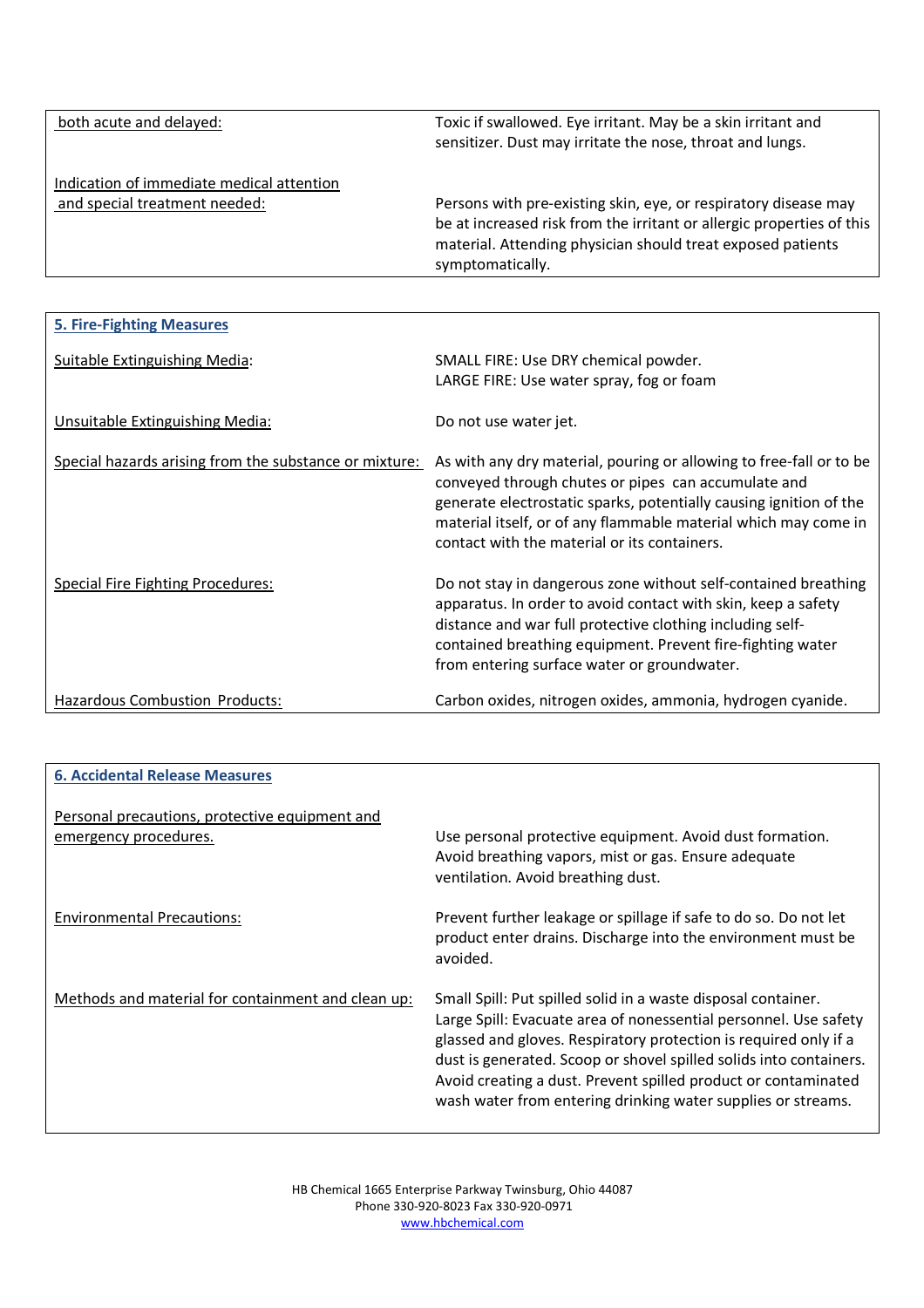| 7. Handling and Storage:             |                                                                                                                                                                                                                                                                                                            |
|--------------------------------------|------------------------------------------------------------------------------------------------------------------------------------------------------------------------------------------------------------------------------------------------------------------------------------------------------------|
| Precautions to be taken in handling: | DO NOT breathe dust. Avoid contact with skin and eyes. After<br>handling, always wash hands thoroughly with soap and water.<br>Keep away from food, drink and animal feeding stuffs. When<br>using do not eat, drink or smoke. Use explosion proof<br>equipment. Ground all equipment containing material. |
| Storage:                             | Keep container tightly closed. Keep container in a cool, well<br>ventilated area.                                                                                                                                                                                                                          |

| 8. Exposure Controls / Personal Protection |                                                                                                                                                                                                                                                                                                                                                                                                                                                                      |
|--------------------------------------------|----------------------------------------------------------------------------------------------------------------------------------------------------------------------------------------------------------------------------------------------------------------------------------------------------------------------------------------------------------------------------------------------------------------------------------------------------------------------|
| Occupational exposures limit values:       | There are no occupational exposure limit values established for<br>the substance.<br>DNEL(Derived No Effect Level) for workers:<br>There are no DNEL values for workers available for the<br>substance.<br>DNEL(Derived No Effect Level) for the general population:<br>There are no DNEL values for the general population available<br>for the substance. PNEC(Predicted No Effect Concentration)<br>values: There are no PNEC values available for the substance. |
| <b>Exposure controls</b>                   |                                                                                                                                                                                                                                                                                                                                                                                                                                                                      |
| Appropriate engineering controls:          | Use process enclosures, local exhaust ventilation, or other<br>engineering controls to keep airborne levels below<br>recommended exposure limits. If user operations generate dust,<br>fume or mist, use ventilation to keep exposure to airborne<br>contaminants below the exposure limit.                                                                                                                                                                          |
| Personal protective equipment:             |                                                                                                                                                                                                                                                                                                                                                                                                                                                                      |
| Eye and face protection:                   | Safety goggles or eye protection in combination with breathing<br>protection.                                                                                                                                                                                                                                                                                                                                                                                        |
| Skin protection:                           | Use protective rubber gloves and protective clothing.<br>Experience says that polychloroprene, nitrile rubber, butyl<br>rubber, fluoro-caoutchouc, and polyvinyl chloride are suitable<br>as glove materials for protection against un-dissolved solids.                                                                                                                                                                                                             |
| Respiratory protection:                    | Dust mask recommended. Half mask with a particle filter.                                                                                                                                                                                                                                                                                                                                                                                                             |
| Environmental exposure controls:           | Prevent further leakage or spillage if safe to do so. Do not let<br>product enter drains. Discharge into the environment must be<br>avoided.                                                                                                                                                                                                                                                                                                                         |
| Industrial hygiene:                        | Handle in accordance with good industrial hygiene and safety<br>practice. Wash hands before breaks and at the end of workday.                                                                                                                                                                                                                                                                                                                                        |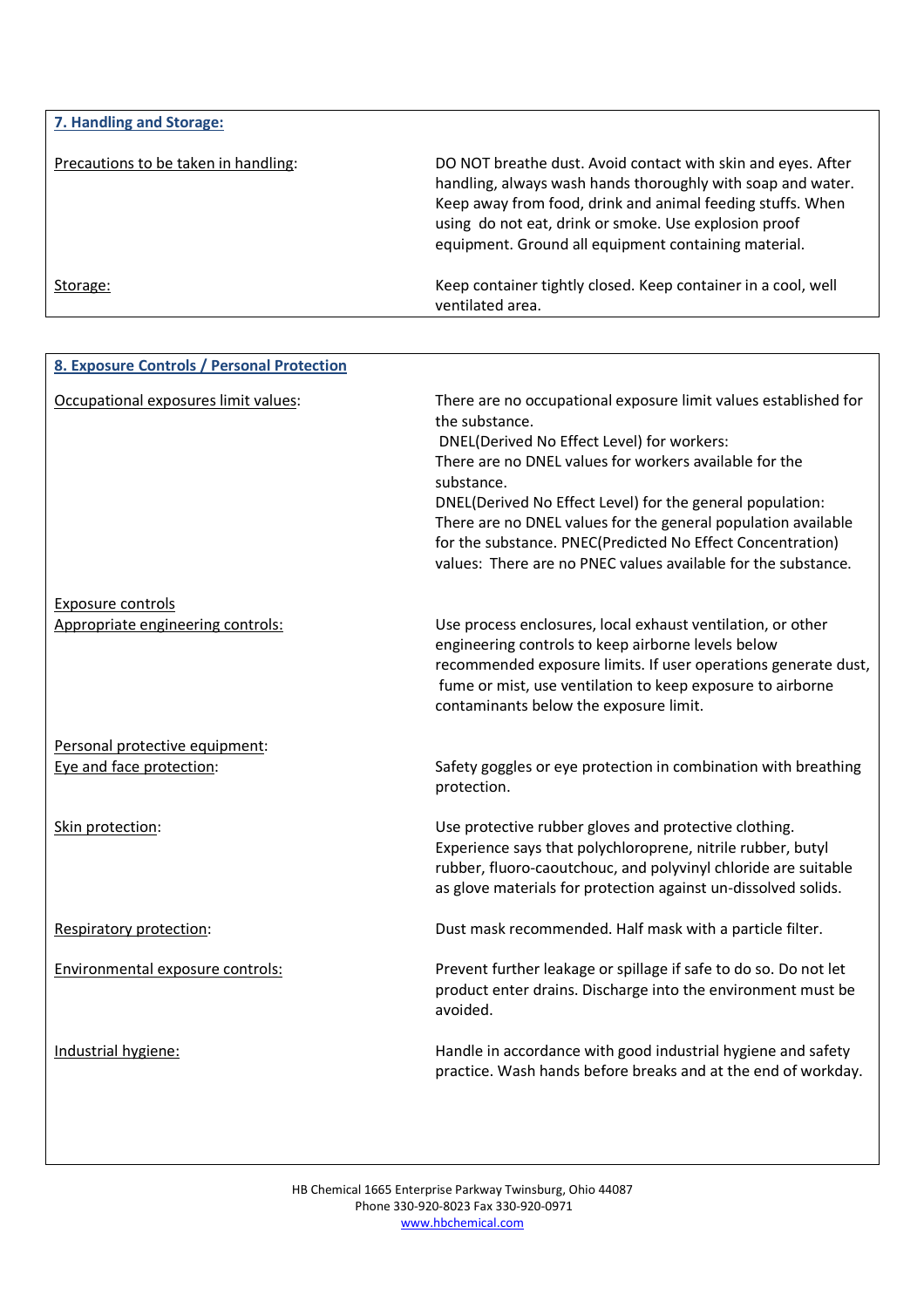### **9. Physical and Chemical Properties**

| Appearance:                              | Solid, powder                                            |
|------------------------------------------|----------------------------------------------------------|
| Colour:                                  | White to light pink                                      |
| Odour:                                   | Not determined.                                          |
| pH:                                      | No data available.                                       |
| Melting point:                           | $179^{\circ}$ C                                          |
| <b>Boiling point:</b>                    | Not determined.                                          |
| Density:                                 | 1.1 g/cm3 at 20 $^{\circ}$ C                             |
| Specific gravity:                        | 1.2 (Water = $1$ )                                       |
| Vapour pressure:                         | No data available.                                       |
| Partition coefficient (n-octanol/water): | No data available.                                       |
| Solubility(ies):                         | Insoluble in cold water. Slightly soluble in warm water. |
|                                          | Moderately soluble in acetone.                           |
| Flash point:                             | No data available.                                       |
| <b>Explosion limits:</b>                 | Not determined.                                          |
| Oxidizing properties:                    | No data available.                                       |
|                                          |                                                          |
| Other information                        |                                                          |
| Residues on 150 µm sieve:                | $0.1\%$ max.                                             |
| Ash content:                             | 0.3% max.                                                |
| Loss on drying:                          | $0.3%$ max.                                              |
|                                          |                                                          |

| <b>10. Stability and Reactivity</b>   |                                                                                                            |
|---------------------------------------|------------------------------------------------------------------------------------------------------------|
| Reactivity:                           | Stable under recommended storage and handling conditions<br>(see section 7)                                |
| Stability:                            | This product is stable under normal temperatures and<br>pressures.                                         |
| Incompatibility (Materials to Avoid): | Strong oxidizing agents, strong acids                                                                      |
| Conditions to Avoid:                  | Avoid strong heating. Avoid contact with strong oxidants.                                                  |
| Hazardous decomposition products:     | Carbon oxides (CO, CO <sub>2</sub> ), nitrogen oxides (NO, NO <sub>2</sub> ) ammonia,<br>hydrogen cyanide. |

| 11. Toxicological Information     |                                                                 |  |  |
|-----------------------------------|-----------------------------------------------------------------|--|--|
|                                   |                                                                 |  |  |
| <b>Acute toxicity:</b>            |                                                                 |  |  |
| <b>Acute Oral toxicity:</b>       | $LD_{50} = 134$ mg/kg (rat);                                    |  |  |
| Acute Inhalation toxicity:        | No data available.                                              |  |  |
| <b>Acute Dermal toxicity:</b>     | $LD_{50} = 4417$ mg/kg (rabbit);                                |  |  |
| <b>Skin corrosion/irritation:</b> |                                                                 |  |  |
| May cause skin irritation.        |                                                                 |  |  |
| Serious eye damage/irritation:    |                                                                 |  |  |
|                                   | This product is an eye irritant. Causes serious eye irritation. |  |  |
|                                   |                                                                 |  |  |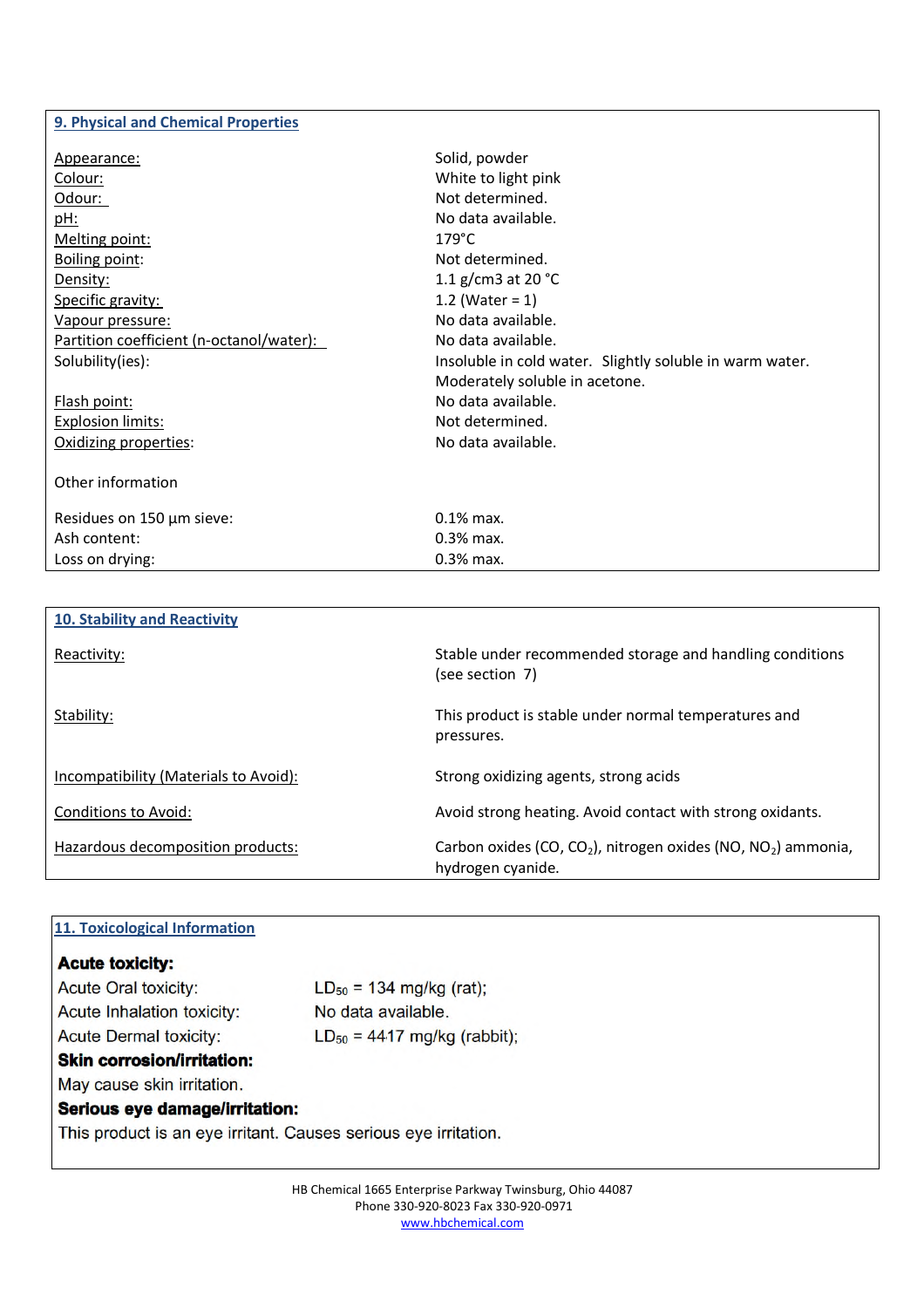| <b>Respiratory or skin sensitization:</b>                                                                   |  |
|-------------------------------------------------------------------------------------------------------------|--|
| Prolonged or repeated contact with skin can cause allergic reactions in susceptible persons.                |  |
| Not a sensitizer in animals (guinea-pig).                                                                   |  |
| <b>CMR effects (Carcinogenicity, Mutagenicity and Toxicity for Reproduction):</b>                           |  |
| Carcinogenic effects: No classification data on carcinogenic properties of this material is available. This |  |
| product can contain up to 1000 ppm of orthotoluidine, which may cause cancer.                               |  |
| Mutagenic effects: No classification data on mutagenicity properties of this material is available.         |  |
| Toxicity for reproduction: No classification data available.                                                |  |
| STOT-single exposure and repeated exposure:                                                                 |  |
| Not classified as specific target organ toxicant, single exposure or repeated exposure. The toxicological   |  |
| properties have not been fully investigated.                                                                |  |
| <b>Additional information:</b>                                                                              |  |
| No aspiration toxicity classification.                                                                      |  |
| <b>RTECS No: MF1400000</b>                                                                                  |  |
|                                                                                                             |  |

| <b>12. Ecological Information</b>   |                                                                                                                                           |
|-------------------------------------|-------------------------------------------------------------------------------------------------------------------------------------------|
| Toxicity:                           | Acute toxicity to fish: No data available.<br>Acute toxicity to daphnia: No data available<br>Acute toxicity to algae: No data available. |
| Persistence and degradability:      | Possibly hazardous short term degradation products are<br>not likely. However, long term degradation products<br>may arise.               |
| Bioaccumulative potential:          | Based on best current information, there is no data<br>known associated with this product.                                                |
| Mobility in soil:                   | Based on best current information, there is no data<br>known associated with this product.                                                |
| Results of PBT and vPvB assessment: | PBT/vPvB assessment information is not available as the<br>chemical safety assessment not conducted.                                      |

## **13. Disposal Considerations**

Reclaim or Dispose of material in accordance with all a lie able local, state, and federal regulations.

| <b>14. Transport Information</b> |                                                        |
|----------------------------------|--------------------------------------------------------|
|                                  |                                                        |
| Land transport (ADR/RID/GGVSE)   |                                                        |
|                                  |                                                        |
| $UN-No.$ :                       | 2811                                                   |
| Official transport designation:  | TOXIC SOLID, ORGANIC, N.O.S. (1,3-di-o-tolylguanidine) |
| Class:                           | 6.1                                                    |
| Classification Code:             | T2                                                     |
| Packing group:                   | $\mathbf{III}$                                         |
| Hazard label:                    | 6.1                                                    |
|                                  |                                                        |
|                                  |                                                        |